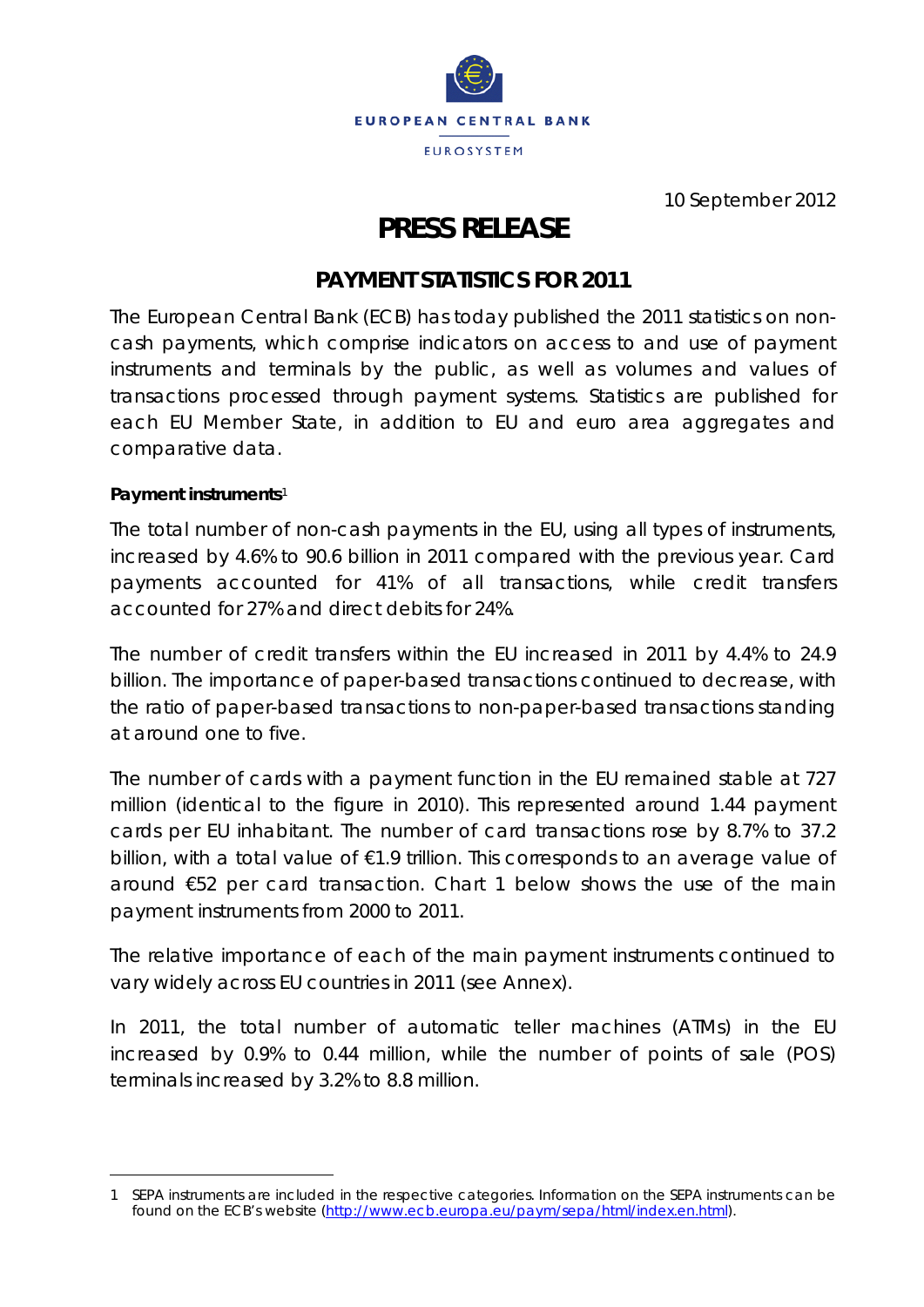#### Chart 1: Use of the main payment instruments in the EU (2000-2011)

(number of transactions per year in billions, estimated)



Source: ECB.

 Note: Data have been partially estimated for periods prior to 2010, as methodological changes were implemented in previous years and some data are not available. The historical estimation done by the ECB for this press release ensures comparability of figures over the entire eleven-year period. Statistics are also collected (but not shown in Chart 1) on e-money transactions and other payment instruments, which account for less than 2% of the total number of EU transactions.

### **Retail payment systems**

Retail payment systems in the EU handle mainly payments that are made by the public, with a relatively low value and no time-criticality.

In 2011, 42 retail payment systems existed within the EU as a whole, serving a total population of approximately 500 million[.2](#page-1-0) During the year, 39.9 billion transactions were processed by those systems with an amount of €29.3 trillion. 22 of these systems were located in the euro area, where they served a total population of around 330 million. The euro area systems processed 28.3 billion transactions in 2011 (i.e. 71% of the EU total) with a value amounting to  $€19.7$ trillion (i.e. 67% of the EU total).

There continues to be a notable degree of concentration in EU retail payment systems in 2011. The five largest systems in terms of number of transactions

-

<span id="page-1-0"></span><sup>2</sup> STEP 2 is considered as a single system.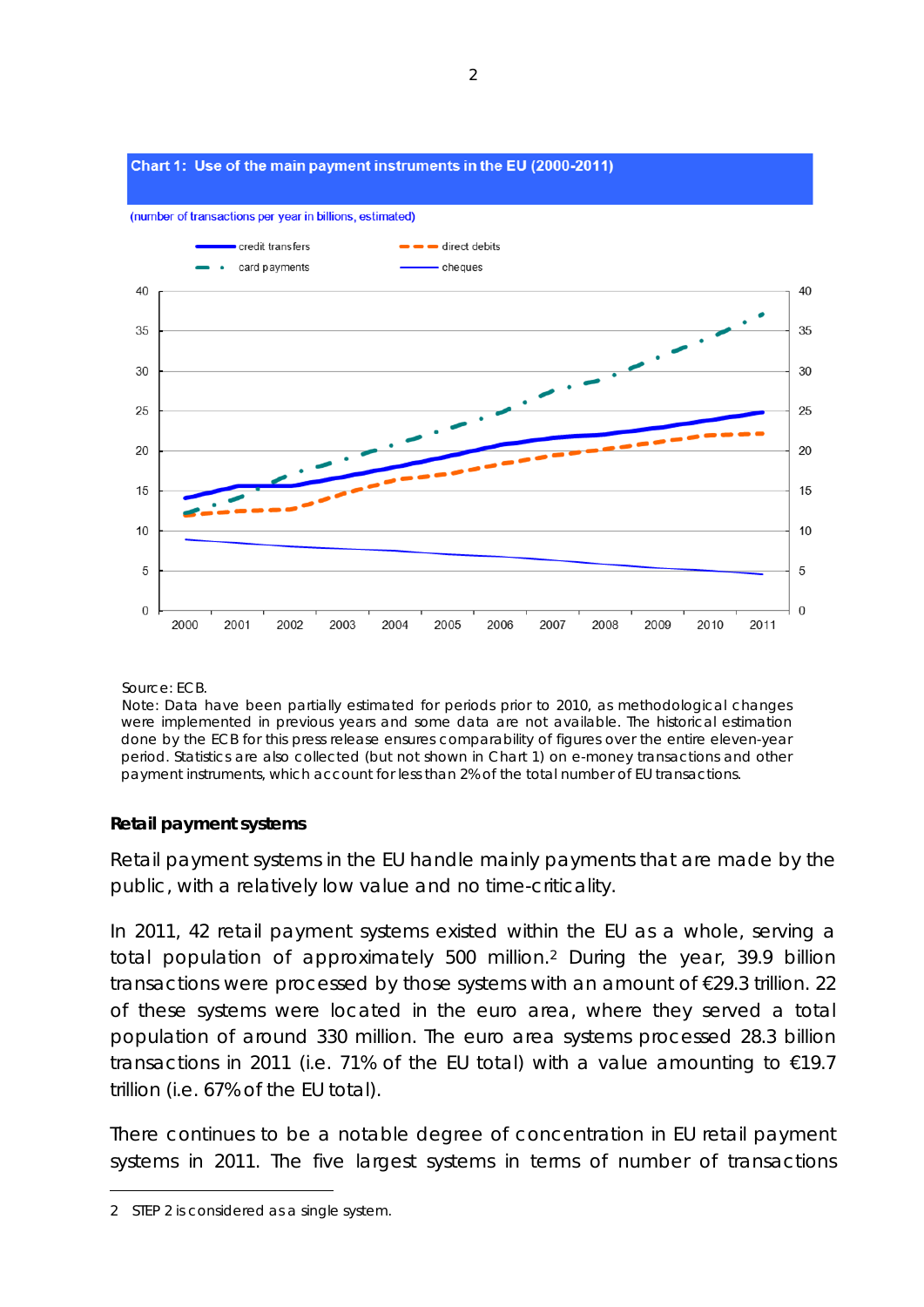(SIT/CORE in France, BACS in the United Kingdom, Equens in the Netherlands and Germany, RPS in Germany and BI-COMP in Italy) processed 69% of the volume and 61% of the value of all transactions processed by EU retail payment systems. Chart 2 shows the number and value of transactions processed by EU retail payment systems in 2011.



Source: ECB.

-

#### **Large-value payment systems**

Large-value payment systems (LVPSs) are designed primarily to process urgent or large-value interbank payments, but some of them also settle a large number of retail payments. During 2011, 15 LVPSs settled 713 million payments with a total value of €8[3](#page-2-0)7 trillion in the EU.<sup>3</sup> The two main LVPSs in the euro area (TARGET2 and EURO1/STEP1)<sup>[4](#page-2-1)</sup> settled 151 million transactions amounting to €716 trillion in 2011, i.e. 86% of the total value. In the non-euro area EU countries, CHAPS

<span id="page-2-0"></span><sup>3</sup> Among the LVPSs that also process retail payments, CERTIS – a Czech Republic system – is the main contributor in terms of number of transactions to the EU aggregate figure, with 490 million. In terms of value, CERTIS settled €5.5 trillion during 2011.

<span id="page-2-1"></span><sup>4</sup> TARGET2 is the second-generation Trans-European Automated Real-time Gross settlement Express Transfer system. It is operated by the Eurosystem and settles payments in euro in central bank money. EURO1/STEP1 is an EU-wide multilateral net large-value payment system for euro payments operated by EBA CLEARING. Credit transfers and direct debits are processed in EURO1 throughout the day and final balances are settled at the end of the day in TARGET2.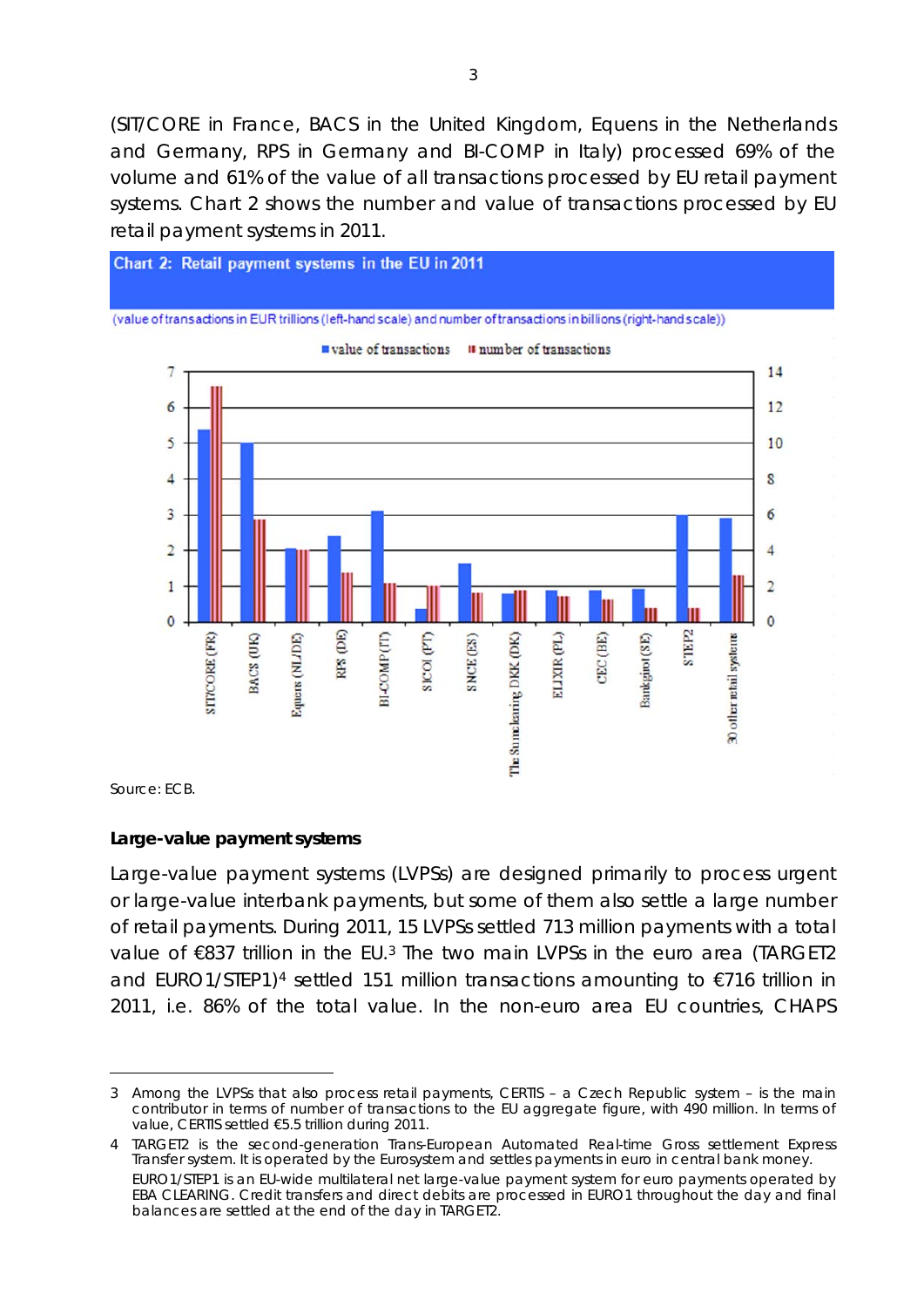Sterling[5](#page-3-0) in the United Kingdom is the largest LVPS in terms of value and number of transactions.

Outside the EU, Continuous Linked Settlement [6](#page-3-1) (CLS) is the most important large value payment system processing, inter alia, euro and other EU currencies. CLS (all currencies) settled 207 million transactions with a value of €894 trillion in 2011. Chart 3 below shows the number and value of transactions processed by LVPSs



Note: Other LVPSs exclude CERTIS and ESTA, which act as both LVPSs and retail systems.

*The full set of payment statistics can be downloaded from the Statistical Data Warehouse (SDW) on the ECB's website [\(http://sdw.ecb.europa.eu/browse.do?node=2746\)](http://sdw.ecb.europa.eu/browse.do?node=2746). The "Reports" section of the SDW also contains pre-formatted tables with payment statistics for the last five years. The data are presented in the same format as in the former "Blue Book Addendum", which is available in the "Statistics" section of the ECB's website [\(http://sdw.ecb.europa.eu/reports.do?node=100000760\)](http://sdw.ecb.europa.eu/reports.do?node=100000760). For detailed methodological information, including a list of all data definitions, please refer to the "Statistics" section* 

<u>.</u>

<span id="page-3-0"></span><sup>5</sup> CHAPS Sterling handles sterling-denominated interbank payments.

<span id="page-3-1"></span><sup>6</sup> CLS is a worldwide clearing and settlement system that settles FX transactions on a payment-versuspayment basis.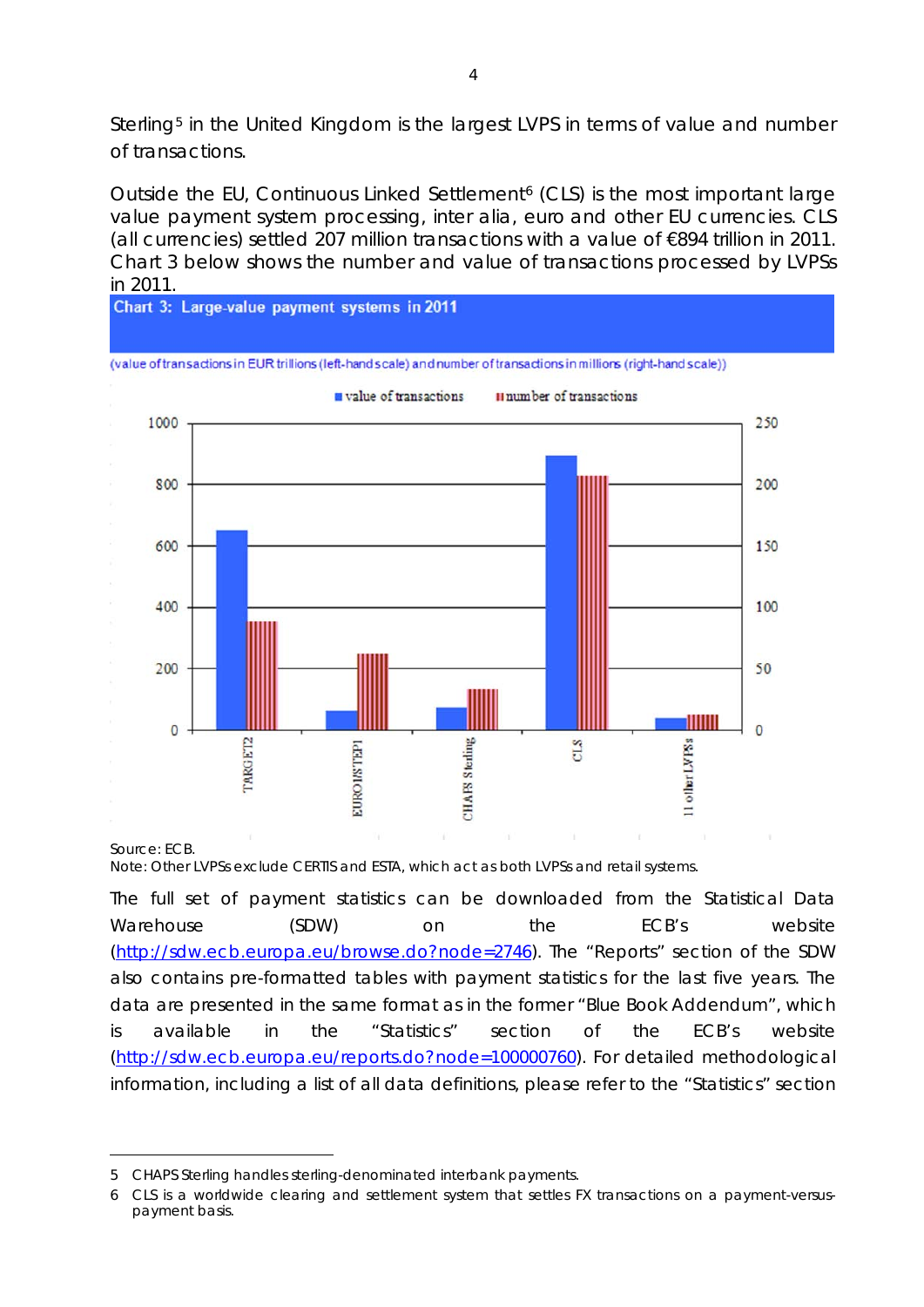*of the ECB's website [\(http://www.ecb.europa.eu/stats/payments/paym/html/index.en.html\)](http://www.ecb.europa.eu/stats/payments/paym/html/index.en.html).*

## **European Central Bank** Directorate Communications, Press and Information Division Kaiserstrasse 29, D-60311 Frankfurt am Main Tel.: +49 69 1344 7455, Fax: +49 69 1344 7404 Internet: http://www.ecb.europa.eu **Reproduction is permitted provided that the source is acknowledged.**